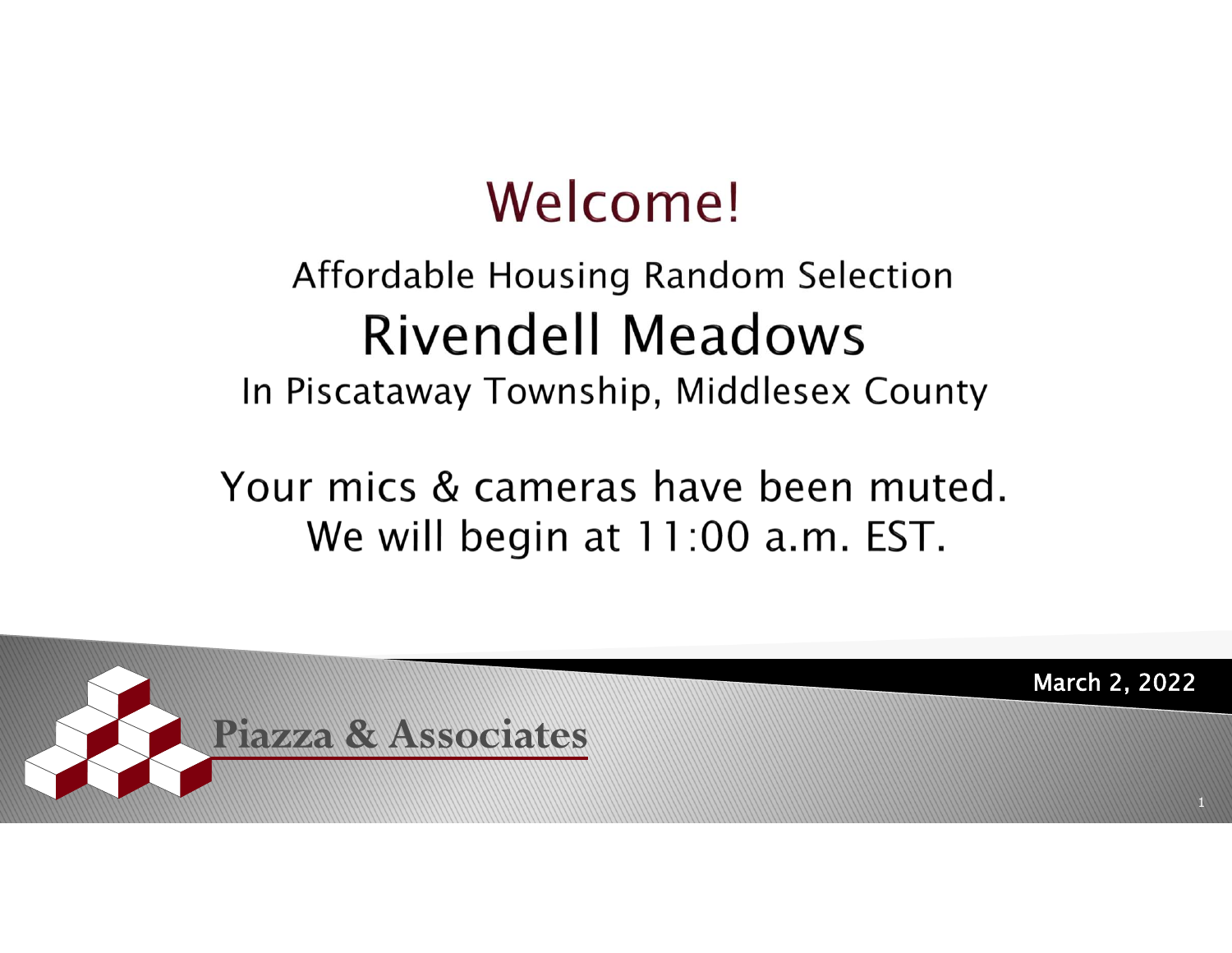### Piazza & Associates, Inc.

- Dedicated to helping households find affordable housing in New Jersey since 1994
- $\boldsymbol{*}$  We are <u>not</u> the owner, developer or manager
- Administrative Agents for Affordable Housing

Agents for the municipality

- **\*Affirmative Marketing & Application Services**
- Wait List Administration
- **Example 25 Final Application & Certify Eligible Applicants**



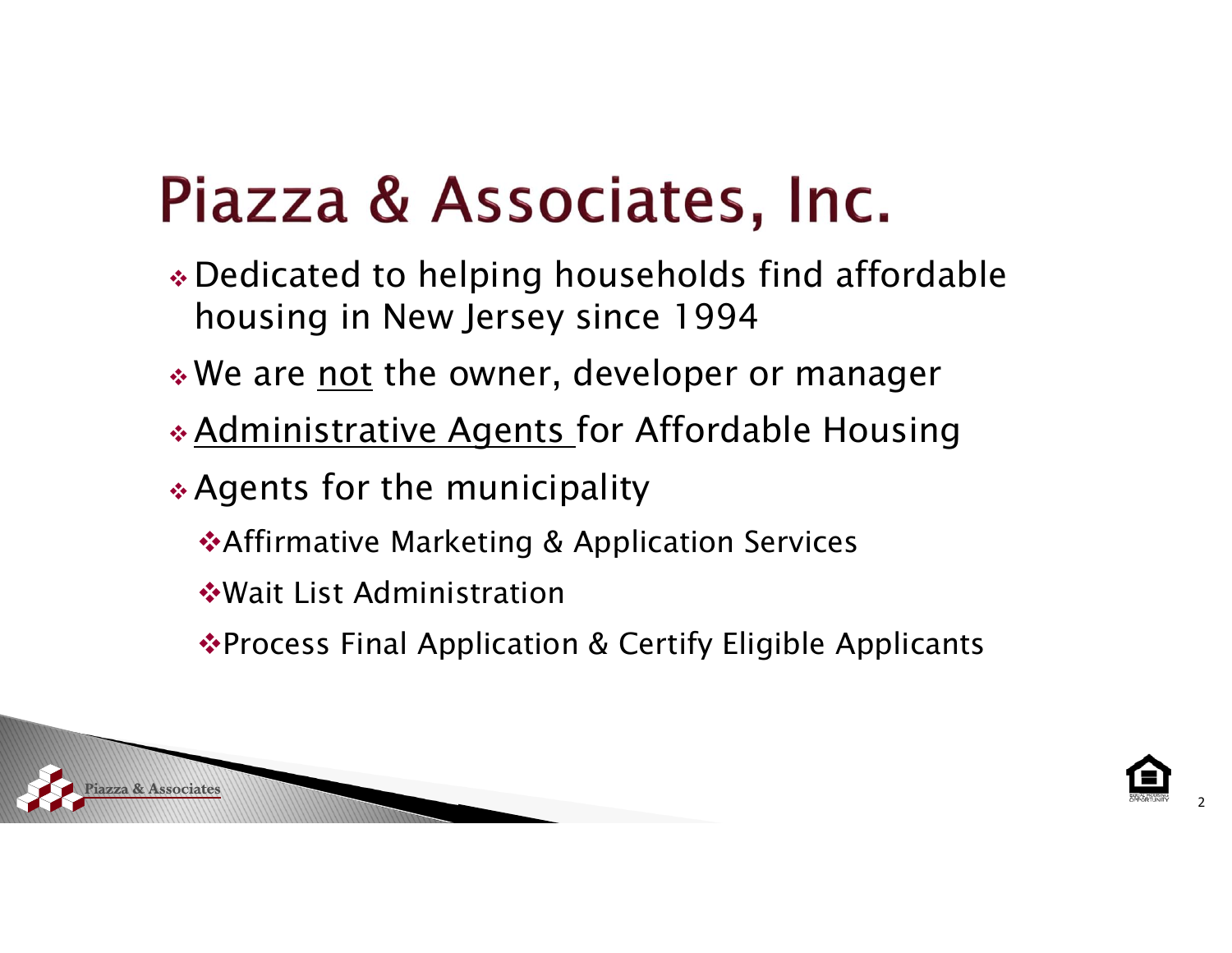iazza & Associates



#### 48 One-, Two- and Three- Bedroom Affordable Apartments

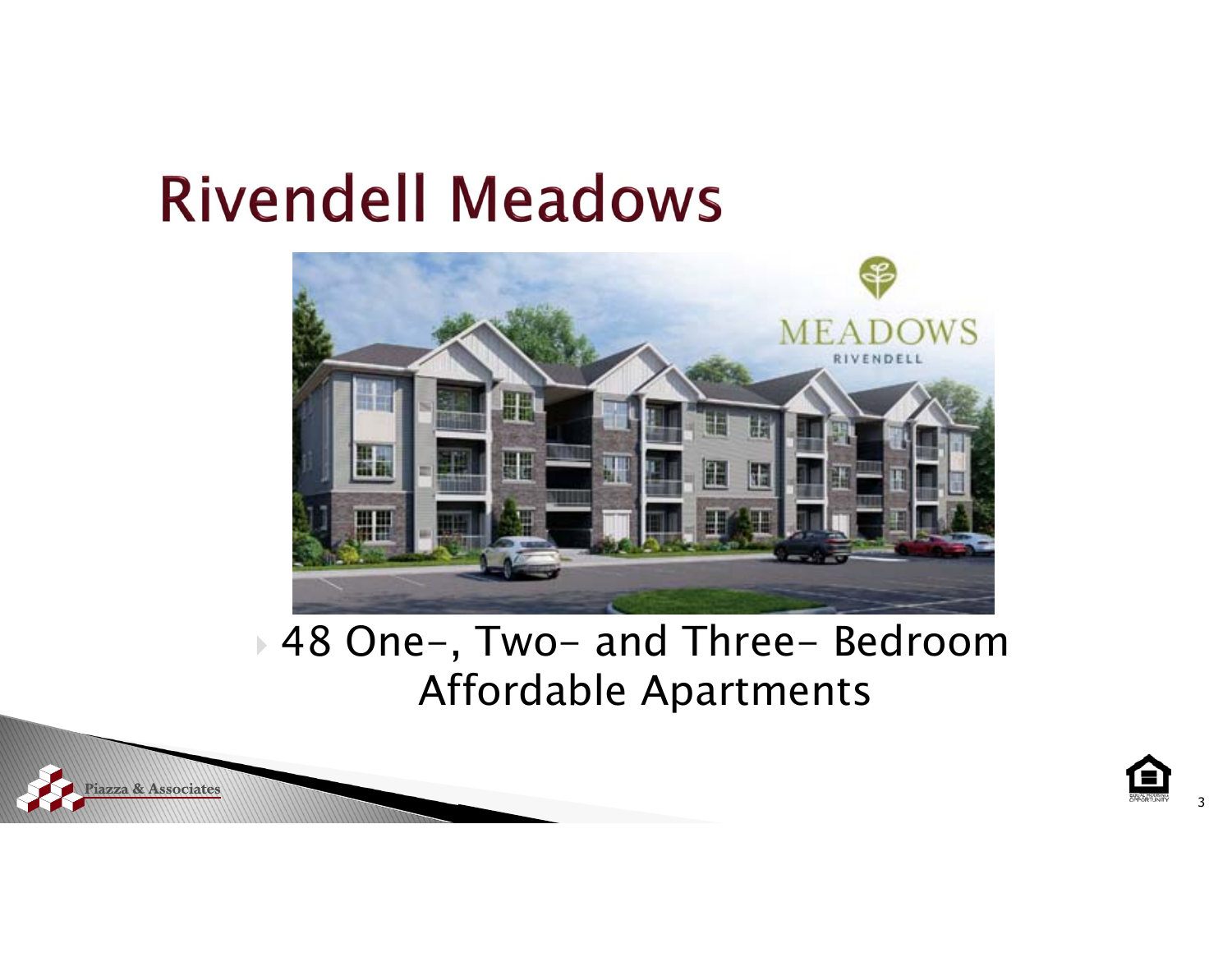#### $\triangleright$  Rents

| <b>One Bedrooms</b> | <b>Income Level</b>    | <b>Monthly Rent</b> |  |
|---------------------|------------------------|---------------------|--|
|                     | <b>Very Low Income</b> | \$519               |  |
| 3                   | Low Income             | \$980               |  |
| 4                   | <b>Moderate Income</b> | \$1,208             |  |
| zza & Associates    |                        |                     |  |

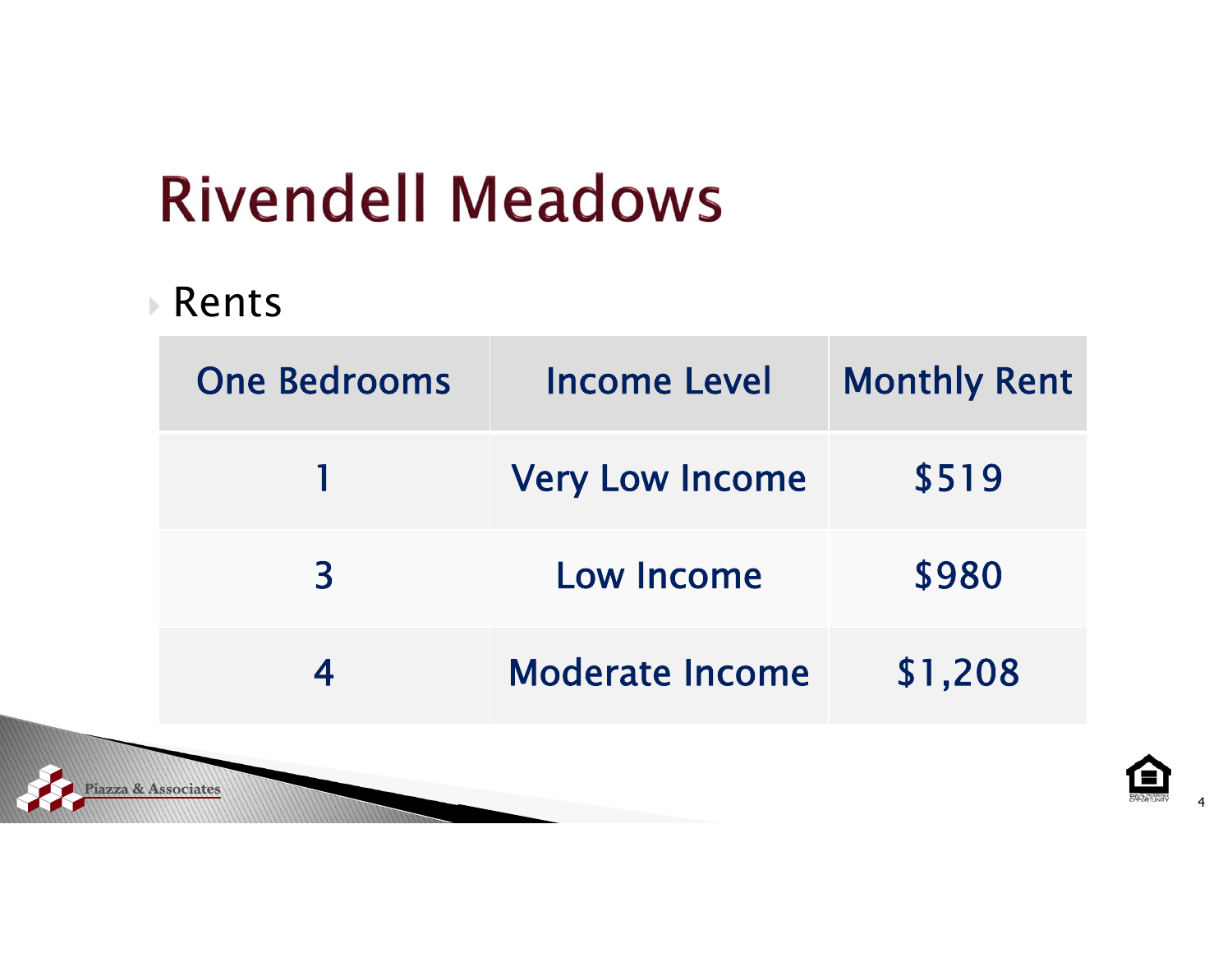#### $\triangleright$  Rents

|                    | <b>Two Bedrooms</b> | <b>Income Level</b>    | <b>Monthly Rent</b> |  |
|--------------------|---------------------|------------------------|---------------------|--|
|                    | 4                   | <b>Very Low Income</b> | \$618               |  |
|                    | 10                  | Low Income             | \$1,167             |  |
|                    | 15                  | <b>Moderate Income</b> | \$1,437             |  |
| jazza & Associates |                     |                        |                     |  |

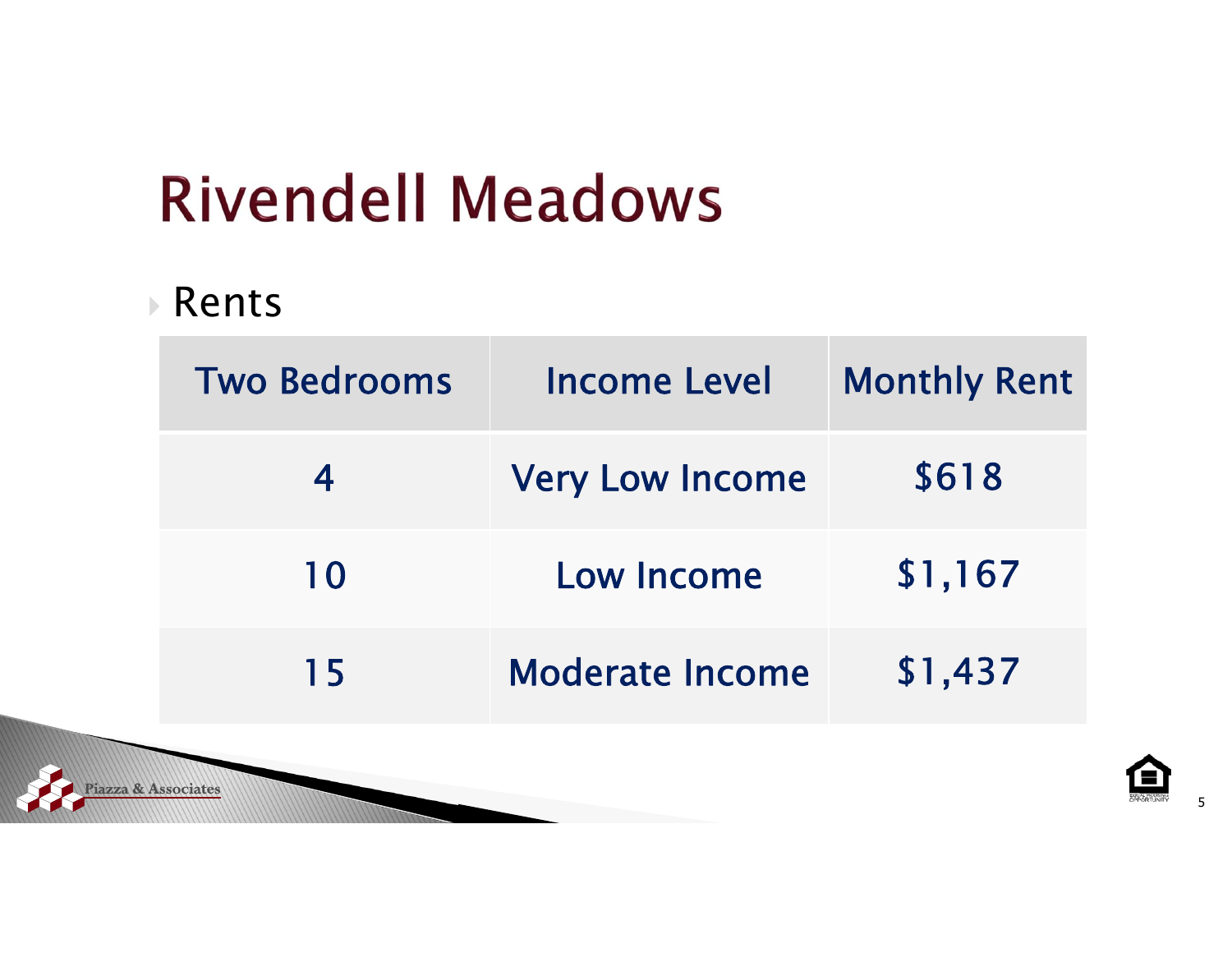#### $\triangleright$  Rents

iazza & Associates

| <b>Three Bedrooms</b> | Income Level           | <b>Monthly Rent</b> |  |
|-----------------------|------------------------|---------------------|--|
| $\mathbf{Z}$          | <b>Very Low Income</b> | \$714               |  |
|                       | Low Income             | \$1,335             |  |
| 5                     | <b>Moderate Income</b> | \$1,646             |  |
|                       |                        |                     |  |

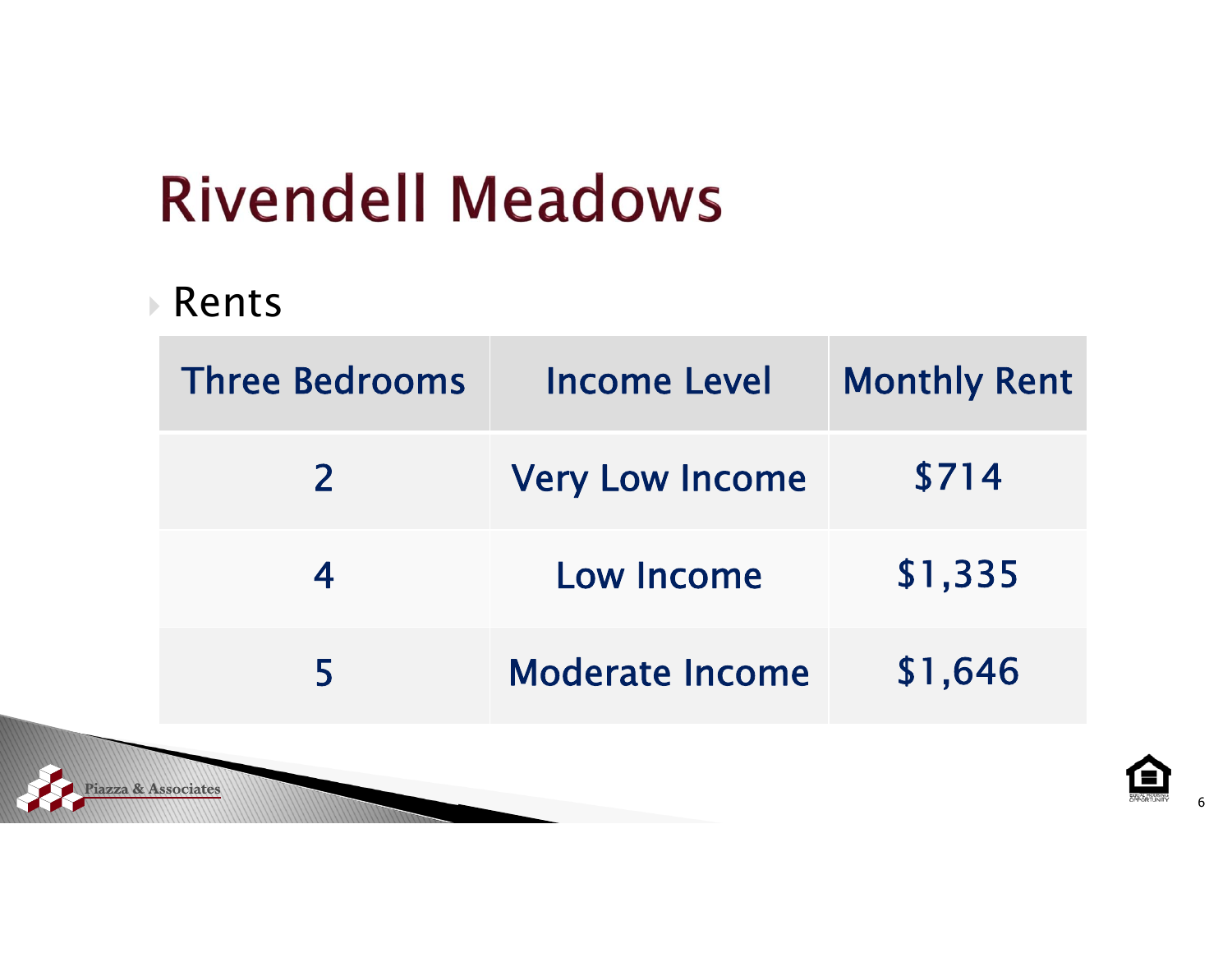#### Maximum Incomes

| HH#      | 1 Person | 2 Persons | 3 Persons | 4 Persons | 5 Persons | 6 Persons        |
|----------|----------|-----------|-----------|-----------|-----------|------------------|
| Very Low | \$25,872 | \$29,568  | \$33,264  | \$36,960  | \$39,917  | \$42,874         |
| Low Inc  | \$43,120 | \$49,280  | \$55,440  | \$61,600  | \$66,528  | \$71,456         |
| Moderate | \$68,992 | \$78,848  | \$88,704  | \$98,560  | \$106,445 | $\mid$ \$114,330 |



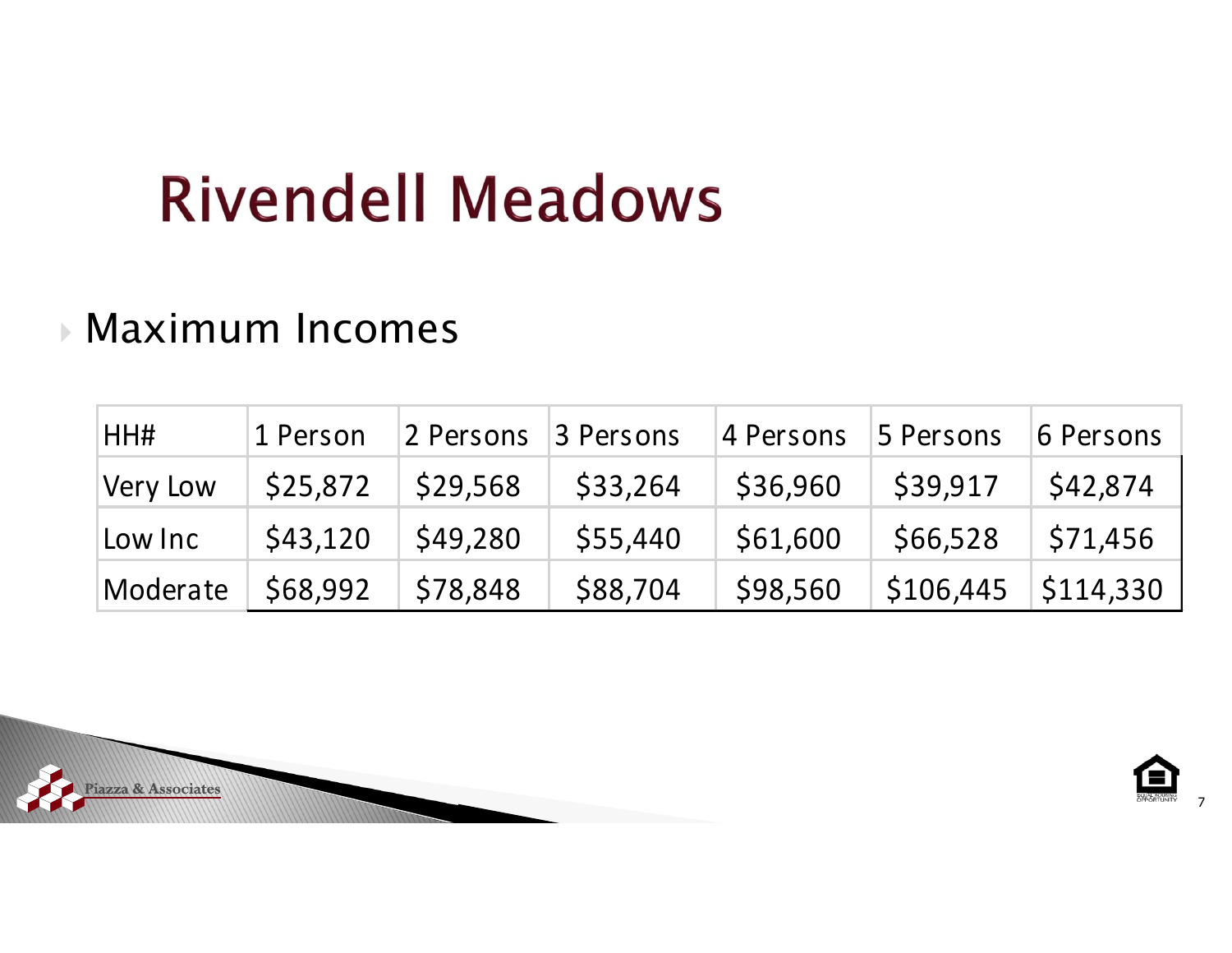- $\blacktriangleright$ For those who receive a Final Application…
- $\blacktriangleright$  Applicants must contact the property leasing office and complete their paperwork within 7 days
- $\blacktriangleright$  Applicants must submit a Final Application for Affordable Housing to Piazza within 14 days
- $\blacktriangleright$ Applicants must meet deadlines to keep priority
- Final Applicants are subject to:
	- Tenant Selection Criteria per the Landlord
	- Affordable Housing Criteria per Piazza

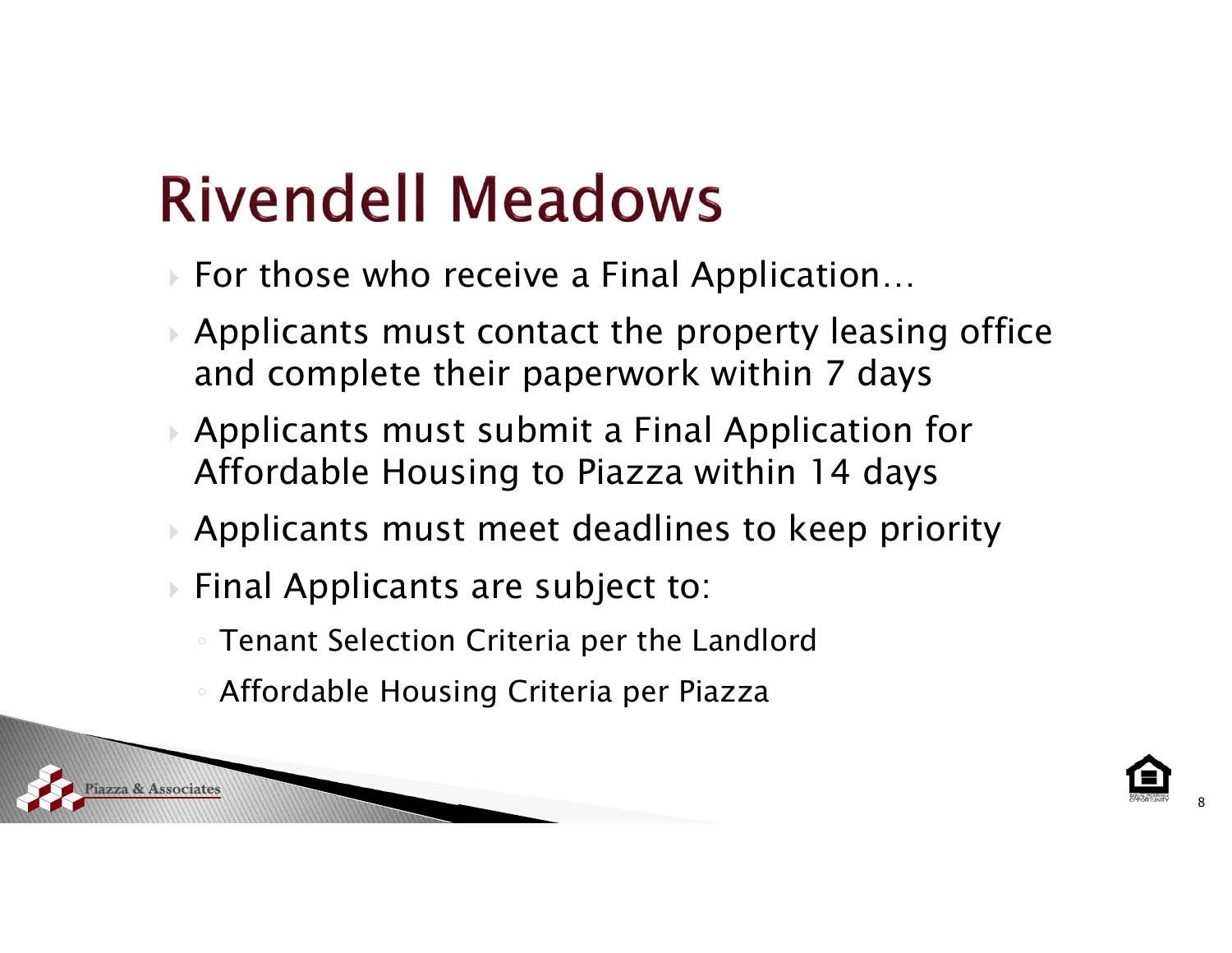- $\blacktriangleright$ Being number 1 does not guarantee an apartment
- $\blacktriangleright$ Being number 100 does not exclude you
- $\blacktriangleright$  The household applying MUST be the same as the household residing
- $\blacktriangleright$ Apartment MUST be principal residence of tenant
- Tenants MUST abide by the lease terms
- Maximum rent increases are regulated



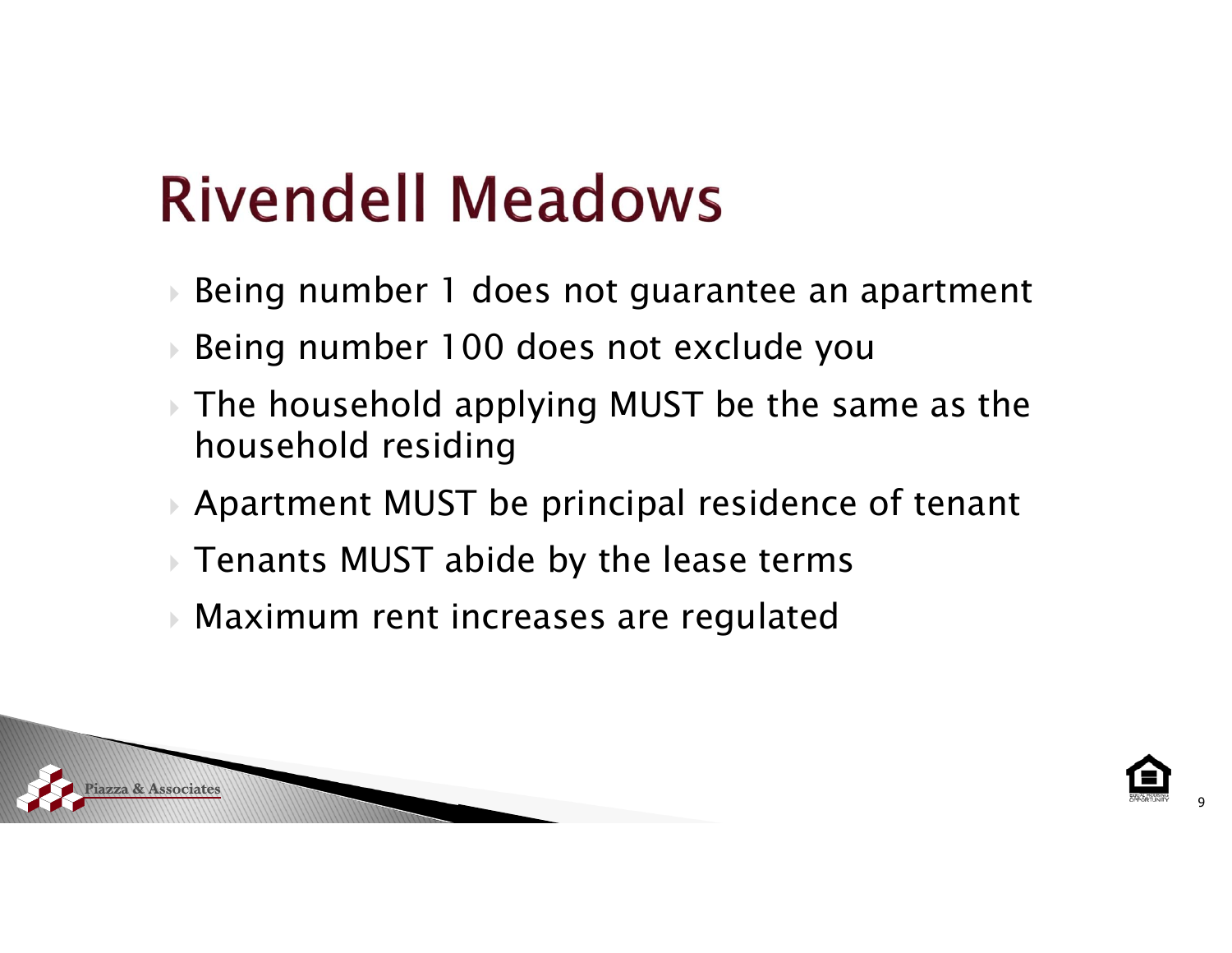

https://www.piazzanj.com/property/rivendell-meadows/